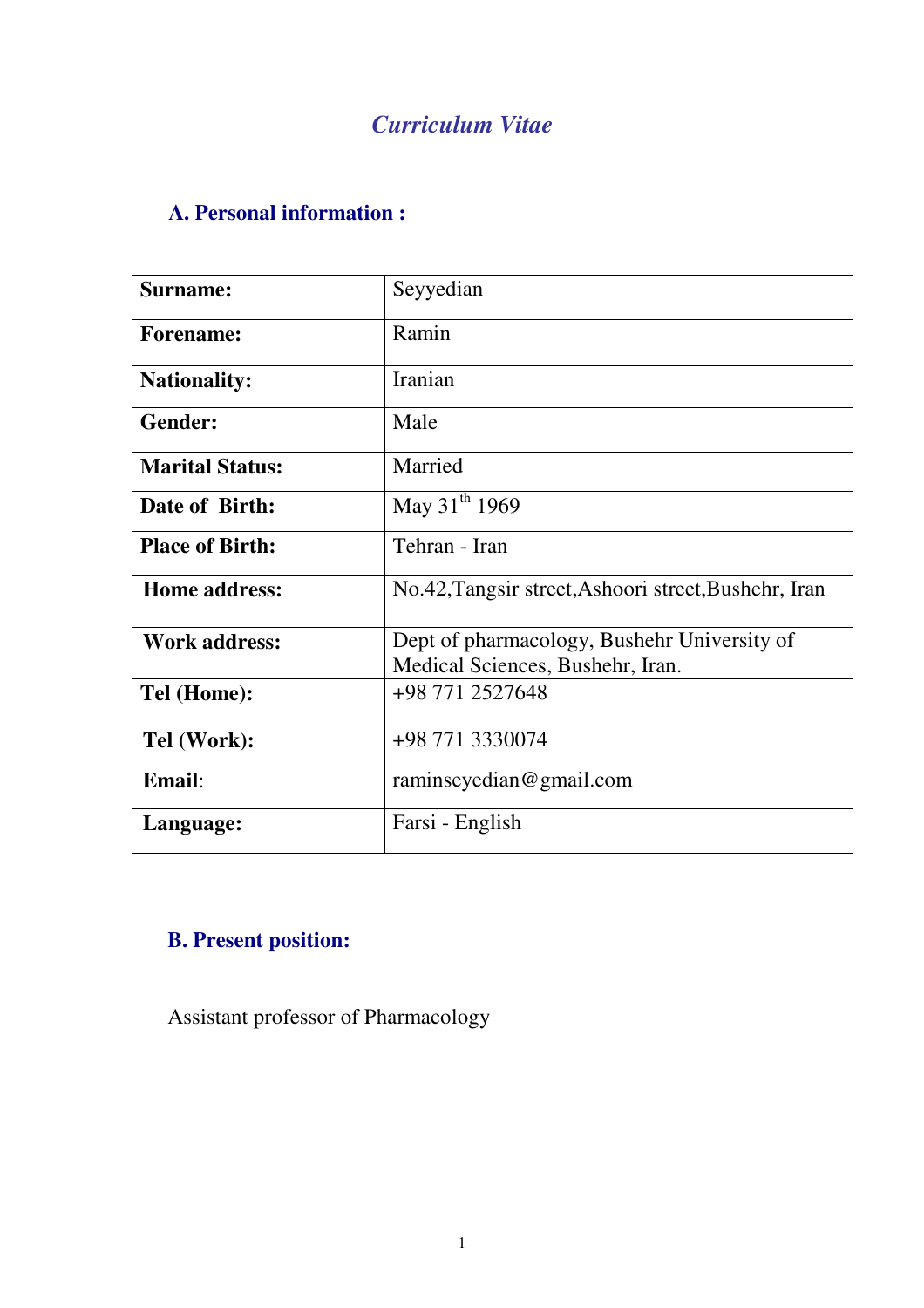### **C. Education:**

| <b>Level and Field</b> | <b>Years Attended</b> | <b>Educational</b>                                     | <b>Score</b> |
|------------------------|-----------------------|--------------------------------------------------------|--------------|
|                        |                       | <b>Establishment</b>                                   |              |
| Medicine (M.D.)        | 1988-1995             | <b>Tehran University of</b><br><b>Medical Sciences</b> | B            |

#### **D. Theses:**

| <b>Title of thesis</b>                       | <b>Level</b> | Supervisor(s)         |
|----------------------------------------------|--------------|-----------------------|
|                                              |              |                       |
| Pharmacokinetic<br>and<br>some               |              | Dr Mohammad           |
| pharmacodynamic effects of Hemiscorpius      | Ph.D.        | Hassan Pipelzadeh, Dr |
| <i>lepturus</i> venom in Rat                 |              | Amir Jalaly           |
| Evaluation of prevalence, mortality and      | M.D.         | Dr. Najafi            |
| some other epidemiological factors of Acute  |              | (Nephrologist)        |
| Renal Failure in Shariaty Hospital of Tehran |              |                       |
| during three months period (1996)            |              |                       |

#### **E. Teaching experience:**

1-Teaching pharmacology in paramedical faculty in Jundi Shapour University of Medical Sciences. Ahvaz\_Iran.

2- Teaching pharmacology in Nursery faculty in Arak Medical University

3- Teaching pharmacology in Nursery faculty in International University of Abadan  $(13<sup>th</sup>$  period)

 4- Teaching pharmacology at Nursery faculty in International University of Abadan  $(15<sup>th</sup>$  period )

5-- Teaching pharmacology in Bushehr University of Medical Sciences for Medical students

6- Teaching Electronic journals in International University of Abadan ( Dec 26,27 2006)